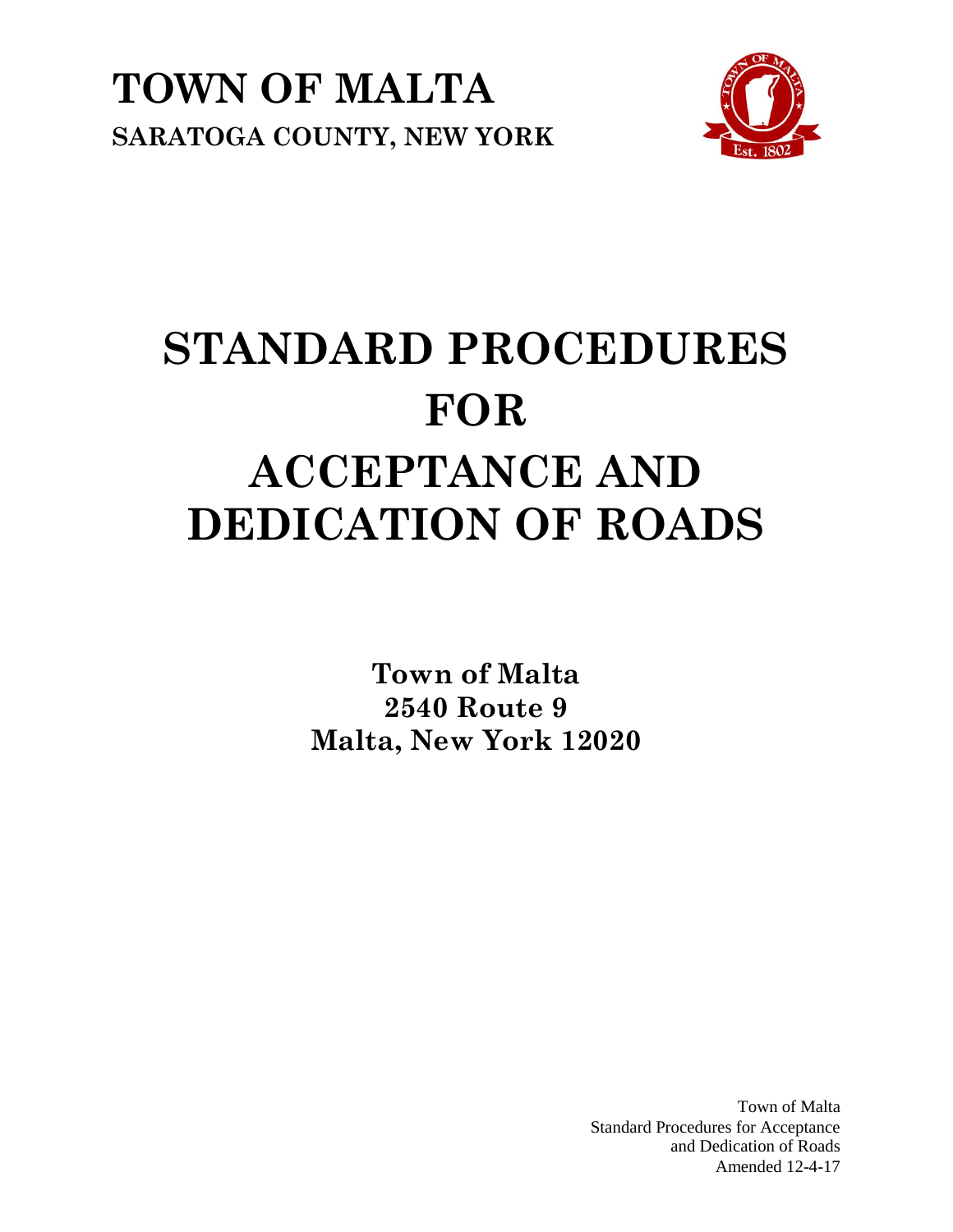# **Acceptance of Roads by the Town of Malta Town of Malta Highway Department Requirements**



In order to prepare for the acceptance of roads by the Town of Malta, the following items must be completed at least 14 days prior to the Town Board meeting at which the roads will be considered for acceptance. Individuals who request that the Town accept roads shall do so with all items listed below completed prior to Nov. 1 of that year. It shall be to the discretion of the Town to accept roads between the months of Nov. 1 and April 1 of any year.

- 1. The developer must make a formal request to the Town for acceptance of roads in the form of the Developer's Certification included in this document.
- 2. Survey monuments shall be in place as required by the Town Specifications, or the applicant shall provide the Town with an acceptable security. Monument locations shall correspond to the approved plans.
- 3. The applicant shall provide the Town with one digital copy and three paper copies of the as-built drawings.
- 4. The applicant shall provide the Town with an estimate of costs for top paving, truing and leveling, tack coating and cleaning of all streets to be accepted. The cost of the above items shall be estimated based upon completion of the above work in five (5) years.
- 5. The applicant shall provide the Town Designated Representative a Letter of Credit, Bond or escrow money in the amount necessary to complete items described in 3 and 4 above. The Letter of Credit shall have an automatic renewal clause until the project is completed.
- 6. The applicant shall pay all inspections fees, mapping fees, road sign fees, engineering fees and parkland fees associated with the subdivision.
- 7. All items on the Highway Department Checklist shall be completed.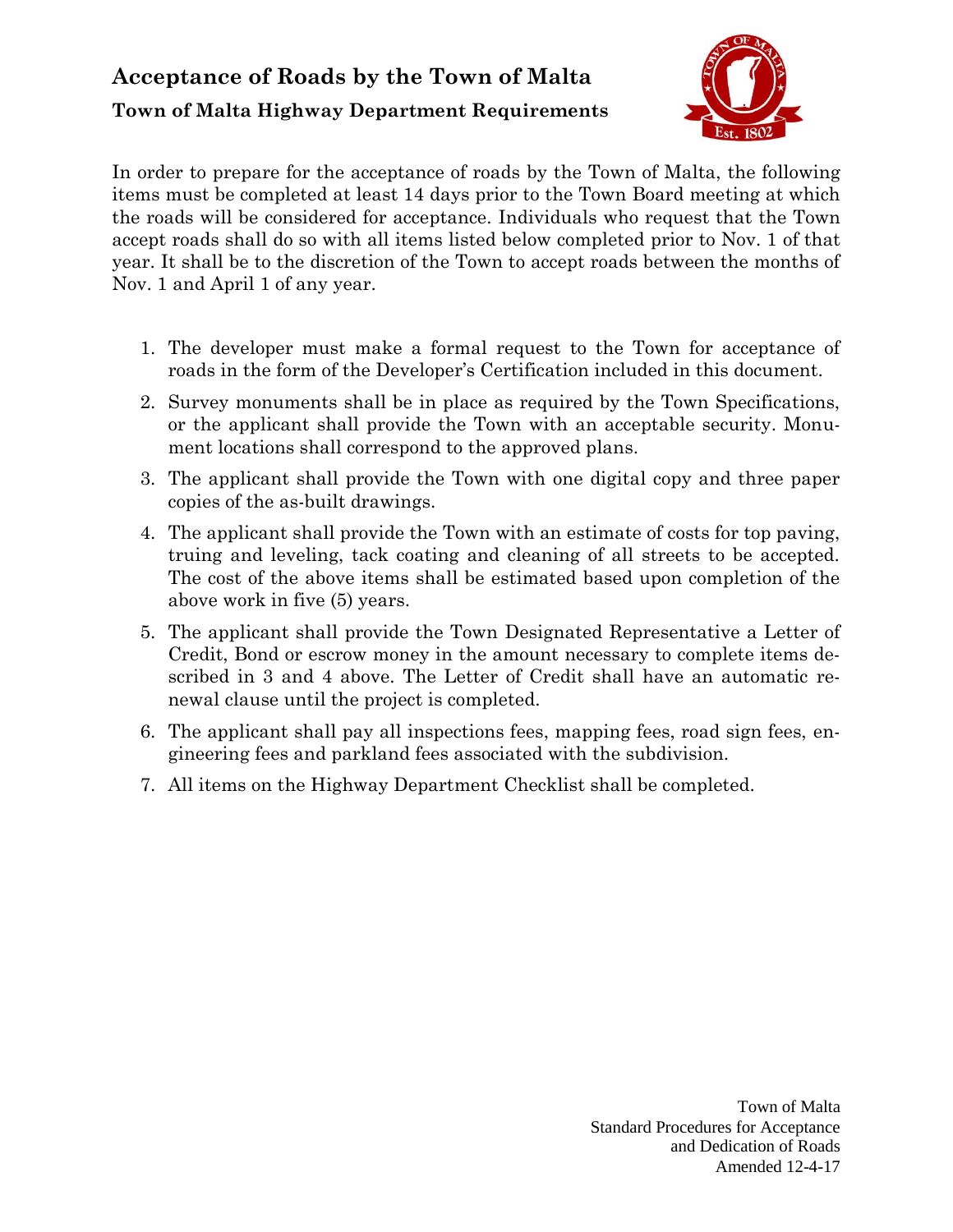## **Acceptance of Roads by the Town of Malta**

**Town of Malta Highway Department Memorandum of Understanding**



Prior to acceptance of any streets in the Town of Malta, it is necessary for the developer to agree to the following conditions:

- 1. The developer will be responsible for dust control during the construction of houses on the streets to be accepted.
- 2. The developer will be responsible for keeping roads free of dirt and soil during construction and grading operations.
- 3. The developer will be responsible for cleaning all dirt or soil that has been allowed to accumulate on the roadways(s) and/or has plugged any drainage structure. The Highway Superintendent will notify the developer, in writing, that clean-up is to be completed within three working days notification. If the developer does not comply within the required time period, the Highway Superintendent will begin cleaning storm sewers and roads at the expense of the developer.
- 4. The developer will be responsible for tack coating, truing and leveling, and clearing and cleaning of roads prior to the placement of the top course.
- 5. The developer will be responsible for the deterioration of the base course and trench settlement until the top pavement is in place.
- 6. The Town Highway Superintendent and Town Engineer shall determine the time when placement of the top course is required.
- 7. The developer shall correct any errant or directed surface water from entering upon Town highways in a manner satisfactory to the Town Highway Superintendent and Town Engineer.

#### *This Memorandum of Understanding will not be considered valid until such time as it is signed by the Superintendent of Highways*

Subdivision/Project Name:

Developer:

Signature: Date:

**TOWN OF MALTA:**

Superintendent of Highways: Date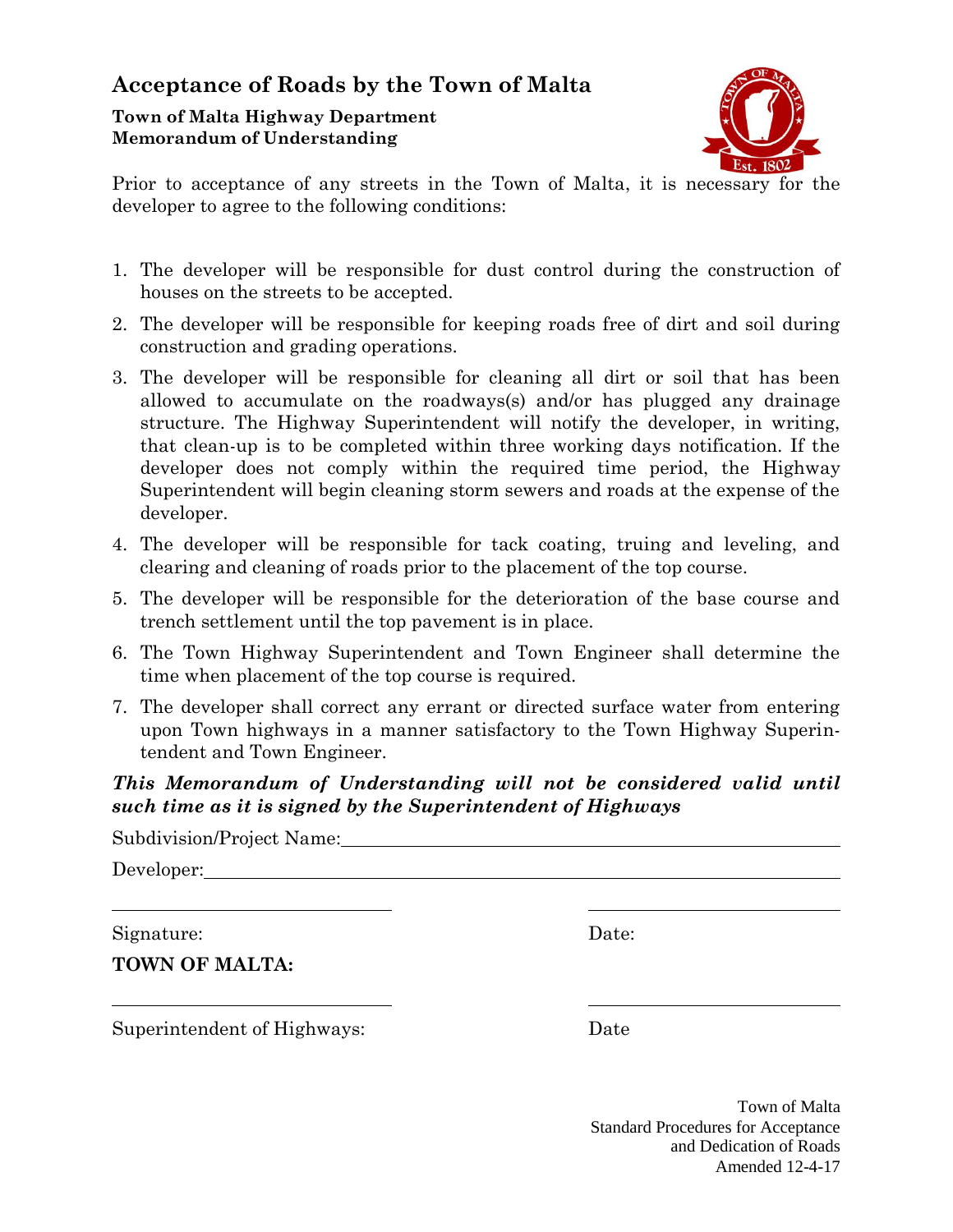# **As-Built Drawing Requirements for Roads to be Dedicated to the Town of Malta**

Prior to the Town accepting any roads as a Town Highway, the developer shall submit to the Town Engineer a plan showing all underground utilities as actually installed. The requirement shall be satisfied in the following manner.

- 1. Pursuant to Town Specifications, all infrastructure that is conveyed to the Town will be inspected by a Town designated representative.
- 2. The project sponsor is responsible for furnishing as-builts of all roads including all utilities and other site features to be conveyed to the Town. Requirements for the as-built plans are as follows:
- 3. All drawings must be created in AutoCAD format, no hand sketches for final asbuilt drawings will be permitted. The maximum sheet size for as-built drawings shall be 24"x 36". Additionally, drawings shall be submitted in PDF format on digital media.
- 4. The plan / profile sheets submitted as part of the subdivision must be updated as necessary to show the horizontal and vertical field location of structures and pipes including sanitary sewer, storm sewer and water mains.
- 5. All water service ends must be shown as they were installed by means of swing ties from at a minimum of two (2) structures or permanent features that exist both during the service installation and following the completion of construction with distances shown. The water tap at the water main must be shown and referenced to the center line road stationing as stated on the plan / profiles for the subdivision. The length of individual service from the main to the curb stop must be labeled.
- 6. All water valves, curb stops, fittings, deflection bends must be placed spatially based on swing ties from at a minimum of two (2) structures or permanent features that exist both during the service installation and following the completion of construction with distances shown.
- 7. All sanitary service ends must be shown as they were installed by means of swing ties from at a minimum of two (2) structures or permanent features that exist both during the service installation and following the completion of construction with distances shown. The sewer wye connection at the sewer main must be shown and referenced to the center line road stationing as stated on the plan / profiles for the subdivision. The length of individual service from the main to its terminus must be labeled. All manholes must be shown as they were installed by means of swing ties from at a minimum of two (2) structures that exist both during the manhole installation and following the completion of construction with distances shown.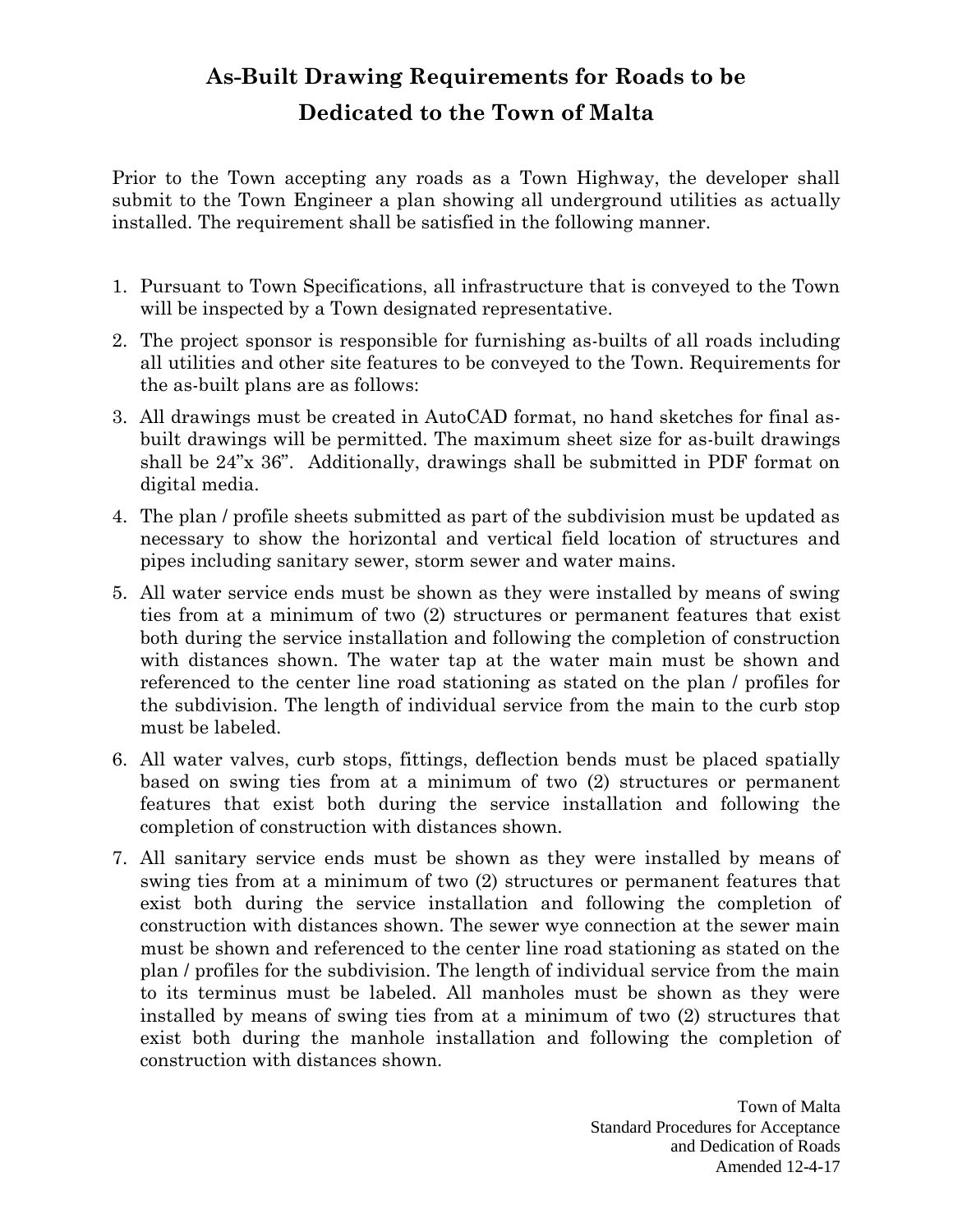8. All storm sewer ends must be shown as they were installed by means of swing ties from at a minimum of two (2) structures that exist both during the service installation and following the completion of construction with distances shown. All structures (including, but not limited to, catch basins, drywells, junction boxes, etc.…) must be shown as they were installed by means of swing ties from at a minimum of two (2) structures that exist both during the structure installation and following the completion of construction with distances shown. If sump lines are installed, the length of individual collector lines from the house to junction box must be shown as they were installed by means of swing ties from a minimum of two (2) structures that exist both during the service installation and following the completion of construction with distances shown.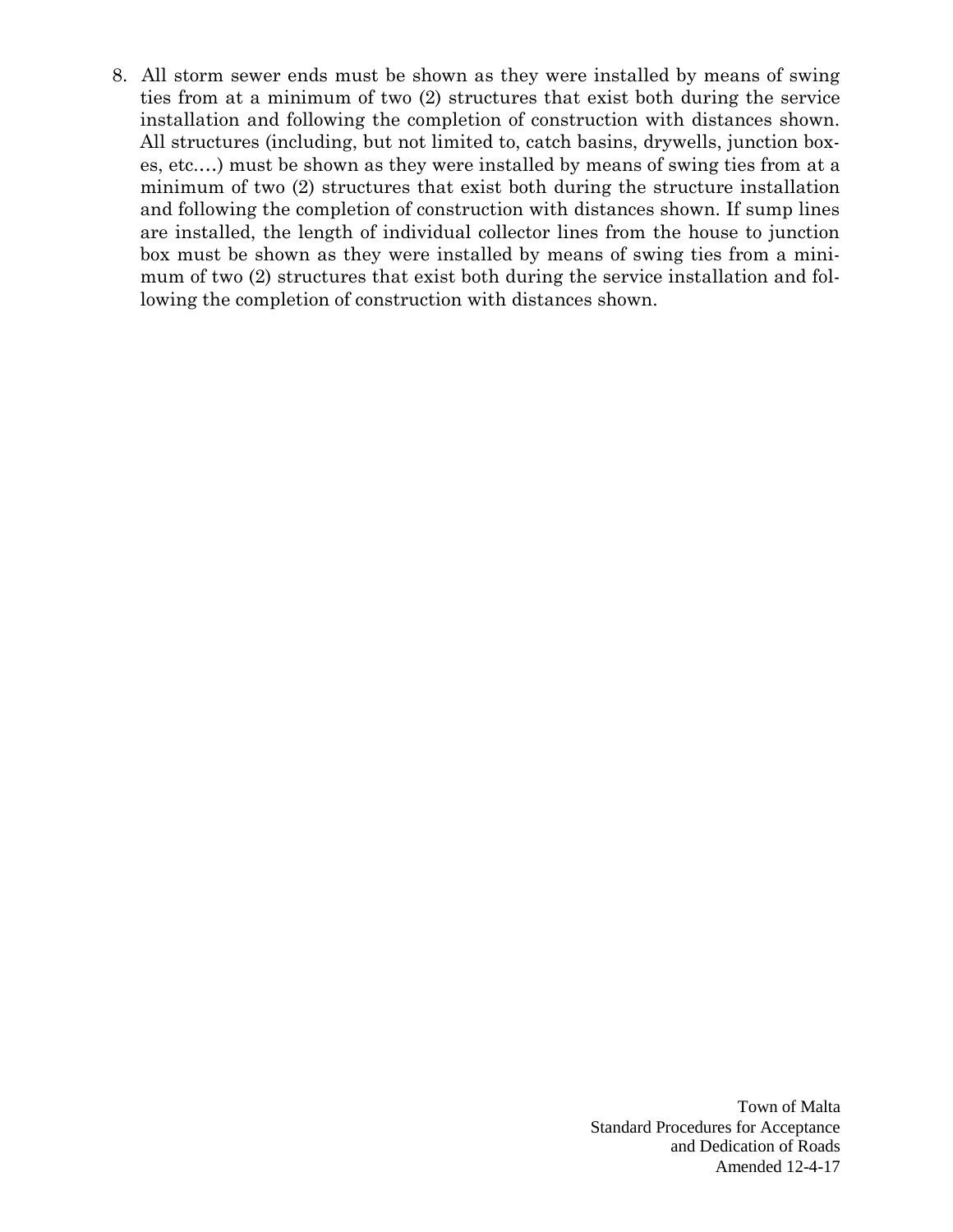## **Dedication of Roads to the Town of Malta**

### **Town of Malta Highway Department Checklist**

Subdivision/Project Name:

To ready a roads or infrastructure for acceptance by the Town of Malta, it is the responsibility of the applicant to complete the following tasks in accordance with Town requirements. Streets must be completed prior to August 31st.

|     |                                                  |                                                                    |    | Completed |  |  |
|-----|--------------------------------------------------|--------------------------------------------------------------------|----|-----------|--|--|
| 1.  |                                                  | All Punch Lists prepared by the Town Highway Superintendent or     |    |           |  |  |
|     |                                                  | Town Engineer have been satisfactorily completed by the developer  |    |           |  |  |
| 2.  | Water, sewer, storm drains completed and tested: |                                                                    |    |           |  |  |
|     | a.                                               | Water, storm drains approved by Town Highway Superintendent        |    |           |  |  |
|     |                                                  | and Town Engineer                                                  |    |           |  |  |
|     | b.                                               | Sanitary Sewers approved by SCSD or by Town Highway Super-         |    |           |  |  |
|     |                                                  | intendent and Town Engineer                                        |    |           |  |  |
| 3.  | <b>Road Pavement Construction:</b>               |                                                                    |    |           |  |  |
|     | a.                                               |                                                                    |    |           |  |  |
|     | b.                                               | Manholes, catch basins set at base course elevation                |    |           |  |  |
|     | c.                                               | Concrete monuments installed                                       |    |           |  |  |
|     | d.                                               | Letter of Credit, bond or cash provided for top course and man-    |    |           |  |  |
|     |                                                  | hole, catch basin grate adjustment                                 |    |           |  |  |
|     | е.                                               | Value of letter of Credit/Bond/Cash                                | \$ |           |  |  |
| 4.  |                                                  | <b>Warranty Deeds for all conveyances:</b>                         |    |           |  |  |
|     | a.                                               |                                                                    |    |           |  |  |
|     | b.                                               | Open Space                                                         |    |           |  |  |
|     | c.                                               | Parklands                                                          |    |           |  |  |
|     | d.                                               | Easements                                                          |    |           |  |  |
| 5.  |                                                  | Surveyor's Descriptions original, stamped set of surveyor's certi- |    |           |  |  |
|     | fied descriptions for all deeds and easements    |                                                                    |    |           |  |  |
| 6.  |                                                  | Certifications:                                                    |    |           |  |  |
|     | a.                                               | Certification that water, sanitary sewers, or storm sewers NOT     |    |           |  |  |
|     |                                                  | CONVEYED TO TOWN were constructed according to approved            |    |           |  |  |
|     |                                                  | plans                                                              |    |           |  |  |
|     | b.                                               | Memorandum of Understanding from Developer                         |    |           |  |  |
| 7.  | <b>Easements (Utility or Conservation):</b>      |                                                                    |    |           |  |  |
|     | a.                                               | Graded and seeded or escrow provided                               |    |           |  |  |
|     | b.                                               | Additional soil erosion control or escrow provided                 | \$ |           |  |  |
| 8.  | <b>Unpaved Right of Way</b>                      |                                                                    |    |           |  |  |
|     | a.                                               | Graded and seeded or escrow provided                               | \$ |           |  |  |
|     | b.                                               | Additional soil erosion control or escrow provided                 | \$ |           |  |  |
| 9.  | Parkland(s):                                     |                                                                    |    |           |  |  |
|     | a.                                               | Site cleaned, prepared to finished grade and seeded as necessary   |    |           |  |  |
|     |                                                  | or escrow provided                                                 | \$ |           |  |  |
|     | b.                                               | Parkland Fee Paid by Developer                                     | \$ |           |  |  |
| 10. | <b>Detention Basin(s)</b>                        |                                                                    |    |           |  |  |
|     | a.                                               | Site Cleaned, prepared to finished grade and seeded or escrow      |    |           |  |  |
|     |                                                  | provided                                                           | \$ |           |  |  |
| 11. | <b>As-built Drawings:</b>                        |                                                                    |    |           |  |  |
|     | a.                                               | One digital copy provided                                          |    |           |  |  |
|     | b.                                               | Three (3) sets of paper copies.                                    |    |           |  |  |
| 12. |                                                  | Fees to be Paid:                                                   |    |           |  |  |
|     | a.                                               | <b>Inspection Services</b>                                         |    |           |  |  |
|     | b.                                               | Street signs:_____ x 106.45 per sign                               |    |           |  |  |
|     | c.                                               | Money in lieu of parkland                                          | \$ |           |  |  |
|     | d.                                               | Other Fees:                                                        | \$ |           |  |  |
|     |                                                  |                                                                    |    |           |  |  |
|     |                                                  |                                                                    |    |           |  |  |